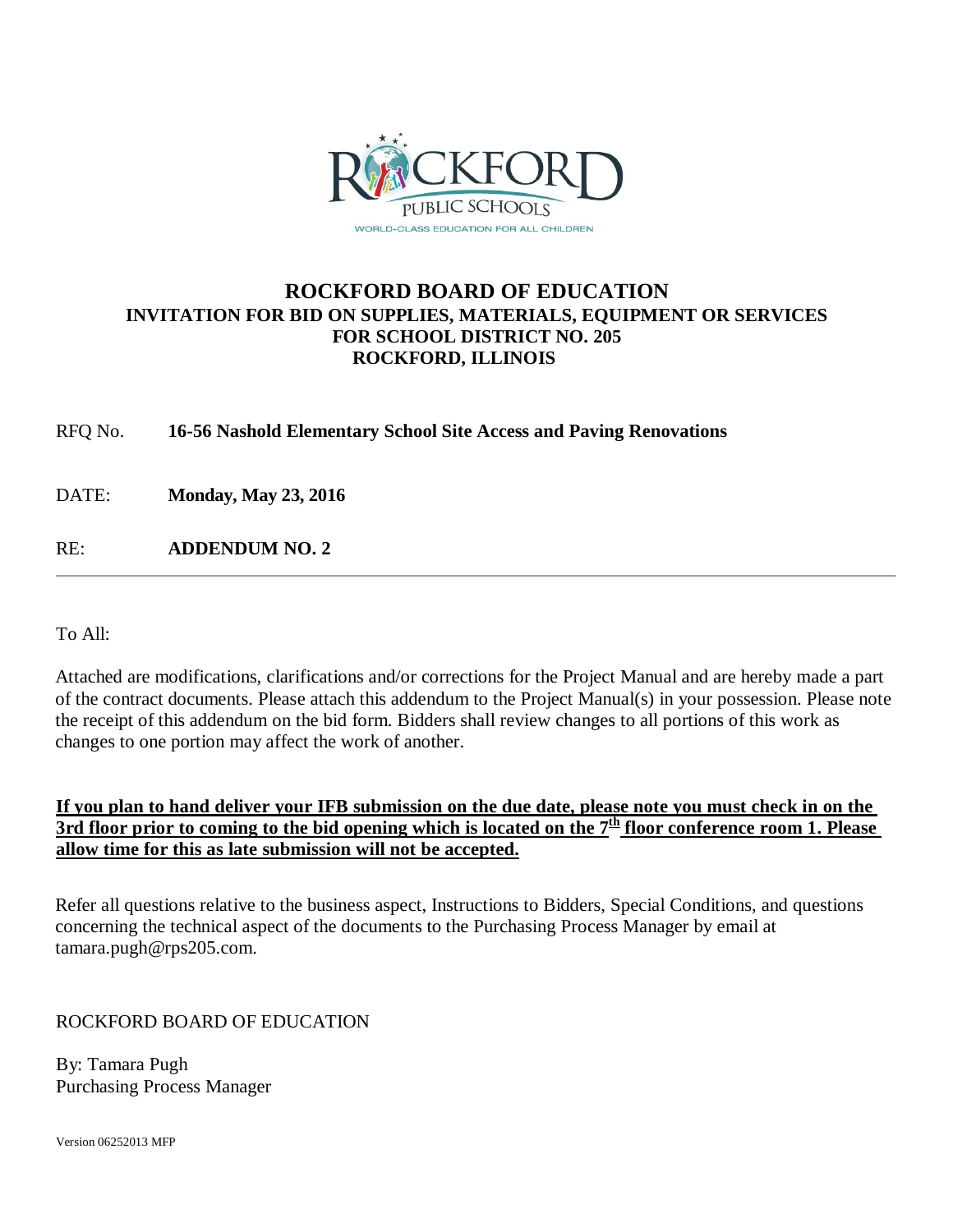## **LARSON & DARBY GROUP**

# ARCHITECTURE-ENGINEERING-INTERIORS

4949 Harrison Avenue, Suite 100 815/484-0739

P. O. Box 5207, Rockford, IL 61125-0207 FAX 815.229.9867

- $TO:$ **ALL BIDDERS**
- RE: ADDENDUM #2

Changes to Bidding Documents Dated April 29, 2016

- PROJECT: NASHOLD ELEMENTARY SCHOOL SITE ACCESS AND PAVING RENOVATIONS ROCKFORD PUBLIC SCHOOLS 205 ROCKFORD, ILLINOIS
- **PROJECT NO.:** 25112-03
- DATE: May 23, 2016

Please attach this Addendum to the Project Manual and Drawings for the referenced project. Take the changes to the Project Manual and Drawings into consideration in preparing your Bid.

Bidders shall make note in writing on Bid Form that this Addendum has been taken into consideration. Failure to do so may be sufficient cause to reject the Bid.

**LARSON & DARBY GROUP** 

Stephen M. Nelson

This Addendum consists of 1 page, plus materials itemized herein.

#### $\mathbf{L}$ ADDITIONS OR CHANGES TO THE PROJECT MANUAL

#### DOCUMENT 00 41 00 - BID OFFER FORM

Delete Document 00 41 00 - BID OFFER FORM, issued with Addendum 1. Submit Bids Α. on revised Document 00 41 00 - BID OFFER FORM, issued herewith.

END OF ADDENDUM #2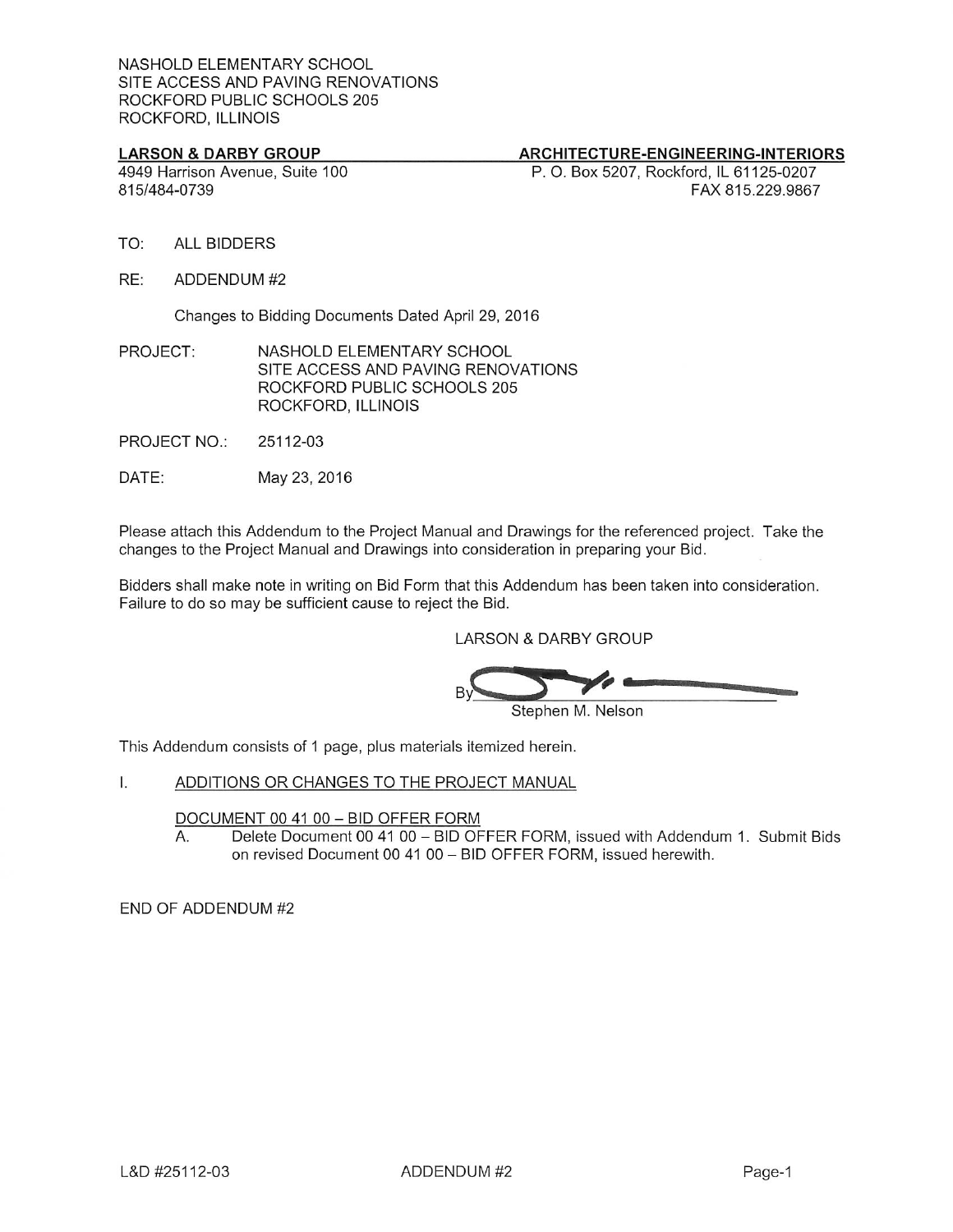NASHOLD ELEMENTARY SCHOOL **Addendum 1, 05/18/16** SITE ACCESS AND PAVING RENOVATIONS **Addendum 2, 05/23/16** ROCKFORD PUBLIC SCHOOLS 205 ROCKFORD, ILLINOIS

DOCUMENT 00 41 00 – BID OFFER FORM

TO: Executive Director of Budgeting and Purchasing Rockford Board of Education School District No. 205 501 Seventh Street, 6<sup>th</sup> Floor Conference Room Rockford, Illinois 61104

BID SUBMITTED BY:

CONTRACTOR:

TELEPHONE:

DATE: \_\_\_\_\_\_\_\_\_\_\_\_\_\_\_\_\_\_\_\_\_\_\_\_\_\_\_\_\_\_\_\_\_\_\_\_\_\_\_\_\_\_\_\_\_

### A. BASE BID

The Undersigned Bidder, having inspected the construction site and having familiarized themselves with the conditions likely to be encountered affecting the cost and schedule of the Work, and having thoroughly familiarized themselves with the Bidding Documents; hereby proposes to provide all labor, material, tools, equipment, utilities, transportation, supervision and services required for the proper execution of the entire Work required, in strict accordance with the Contract Documents for NASHOLD ELEMENTARY SCHOOL SITE ACCESS AND PAVING RENOVATIONS, ROCKFORD, ILLINOIS, prepared by the Larson and Darby Group, plus any Allowances, for the Total Bid Amount listed below:

BASE BID:  $$$ 

### B. ALTERNATE BIDS

1. State the amount to be added to or deducted from the Base Bid when Work shown or specified under the Alternate Bids is accepted and incorporated into the Contract.

ALTERNATE NO. 1: Add Parking Lot Expansion Work.

Add to the Base Bid the sum of:

\_\_\_\_\_\_\_\_\_\_\_\_\_\_\_\_\_\_\_\_\_\_\_\_\_\_\_\_ DOLLARS \$\_\_\_\_\_\_\_\_\_\_\_\_\_\_\_\_\_\_\_\_\_\_\_\_\_\_\_\_\_\_\_\_

 $\overline{\phantom{a}}$  ,  $\overline{\phantom{a}}$  ,  $\overline{\phantom{a}}$  ,  $\overline{\phantom{a}}$  ,  $\overline{\phantom{a}}$  ,  $\overline{\phantom{a}}$  ,  $\overline{\phantom{a}}$  ,  $\overline{\phantom{a}}$  ,  $\overline{\phantom{a}}$  ,  $\overline{\phantom{a}}$  ,  $\overline{\phantom{a}}$  ,  $\overline{\phantom{a}}$  ,  $\overline{\phantom{a}}$  ,  $\overline{\phantom{a}}$  ,  $\overline{\phantom{a}}$  ,  $\overline{\phantom{a}}$ 

# C. UNIT PRICES

1. Should the net result of changes for any of the following categories of Work require more or less quantity of Work than originally indicated in the Drawings and/or Specifications, the price for each added or deducted unit of Work shall be as follows: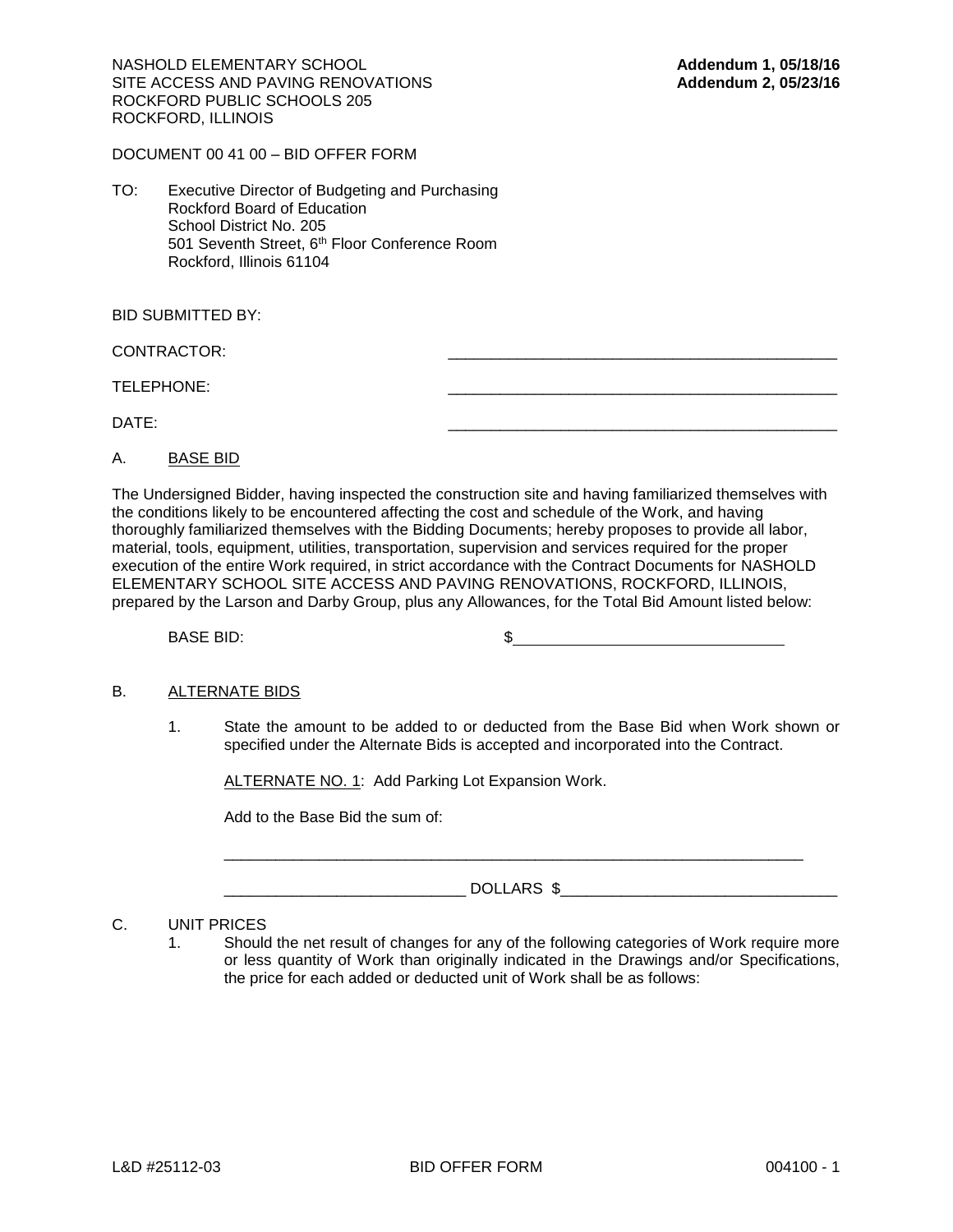| <b>EARTHWORK</b> |                                                                                                                                                                                                                               | UNIT    | UNIT PRICE |
|------------------|-------------------------------------------------------------------------------------------------------------------------------------------------------------------------------------------------------------------------------|---------|------------|
|                  | Removal of unsuitable soil and provide<br>compacted granular backfill, Contractor to<br>include the cost of 200 cu. Yd. of<br>unsuitable soil and provide compacted<br>granular backfill in its place as part of Base<br>Bid. | Cu. Yd. |            |

## D. COMPLETION TIME

- 1. The Undersigned Bidder states that if awarded the Contract, it shall achieve Final Completion of the Work in accord with the Contract as follows:
	- a. Start Work: June 7, 2016.
	- b. Substantial Completion: August 5, 2016.
	- c. Final Completion: August 12, 2016.

# E. ADDENDUM RECEIPT

1. The Undersigned Bidder acknowledges receipt of Addenda # \_\_\_\_\_\_\_\_\_\_\_\_\_\_ through  $\#$ 

# F. SUBSTITUTION SHEET

- 1. All bids shall be based on the items, materials and manufacturers specified in the Specifications and/or as shown on the Drawings.
- 2. Bidders desiring to make substitutions for items or materials specified shall list such proposed substitutions below, together with the amount to be added to or deducted from the amounts of their Base Bid. All substitutions must have the same characteristics as items and materials specified and must be explicitly accepted by the Owner to be effective.

| BRAND OR MAKE SPECIFIED | PROPOSED SUBSTITUTIONS | ADD | <b>DEDUCT</b> |
|-------------------------|------------------------|-----|---------------|
|                         |                        | \$  | \$            |
|                         |                        | \$  | \$            |
|                         |                        | \$  | \$            |
|                         |                        | \$  | \$            |
|                         |                        | \$  | \$            |

#### G. PREVAILING WAGES

1. The Contractor shall pay and require each subcontractor to pay, not less than the general prevailing rate of hourly wages for work of a similar character in the locality in which the work is performed, and not less than general prevailing rate of hourly wages for legal holidays and overtime work, as determined by the Illinois Department of Labor, pursuant to the Illinois Revised Statutes, ch. 48, par. 39s-1 et. seq.